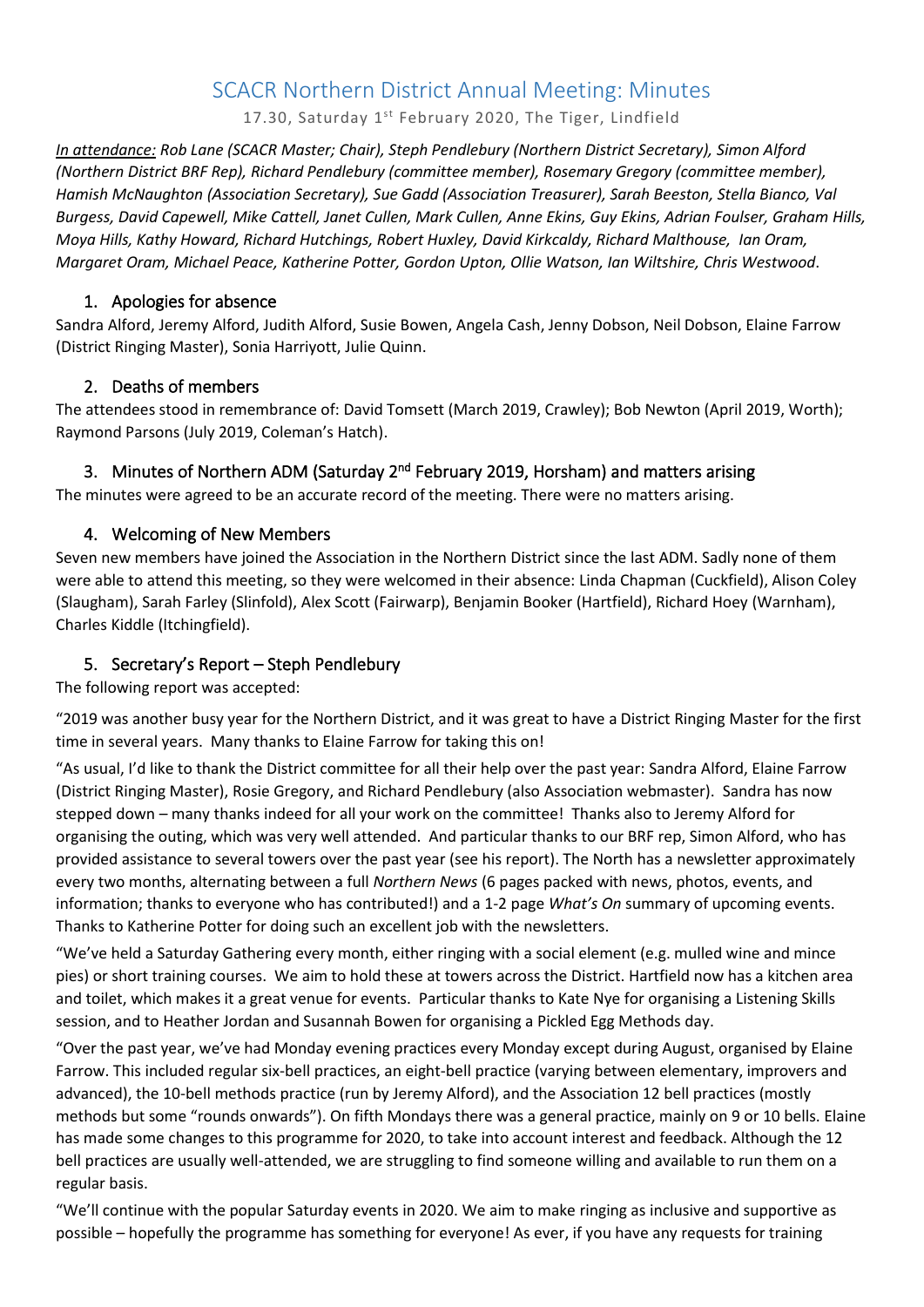courses, or suggestions for other things we could do, please do get in touch. **The Association is for** *you***, the members, so please do let the committee know if you have any requests!**"

# 6. BRF Report – Simon Alford

Rob and Steph thanked Simon Alford for his efforts over the previous year. Simon emphasised that if anyone had any concerns about their bells, they should get in touch. He presented the following report, which was accepted:

*"*During the past twelve months I have been in contact with several people representing churches in the Northern District. Various action or advice has been sought:

### *"Lindfield*

I met Richard Hutchings at the beginning of August to make an inspection to confirm the work involved in remodelling and hanging of the new eight had been performed to a good standard. I believe that Whites of Appleton have completed what I consider to be a first class job with the installation of both the ringing peal and the rehung old bells, with just a few finishing details outstanding at that time. The BRF has been able to release the grant payment previously committed to this project.

### *"Balcombe*

I was put in touch with John Moore later in August; he requested help with their third bell, which didn't 'feel' as it should. I visited with Edward Woodward and we found that the bell was loose on the headstock. Some loose or missing bolts were attended to, with some being found on the belfry floor. I recommended that John arrange a cleaning party to remove accumulated detritus from the belfry and collect any other nuts & bolts etc. I believe that they had a useful cleaning session at the beginning of September.

#### "*Cowfold*

The District held a maintenance course here in October. The session was well received and a £10 donation to the BRF given by two people attending from Mayfield (Eastern District). We found two clappers slightly loose; I'll be helping Steeple Keeper Malcom Pettett with these when the weather is warmer.

#### *"Danehill*

Trefor Hall reported an unusual vibration in January. Having spoken to him I believe I have allayed his worries; I intend to visit to confirm all is well in a few weeks' time.

#### *"Nutley*

Ian Smith from Horsham has put me in touch with Roger Lloyd at St James the Less. They are wanting their single turret bell restored to operation, the rope broke perhaps two years ago. Roger is waiting for the warmer weather before a team of three is going to inspect the bell and try to find the cause of the old rope fraying before it broke. He will be in touch if they think they would benefit from some advice.

*Simon Alford, January 2020*"

# 7. Central Council Update – Steph Pendlebury

The Central Council of Church Bellringers (CCCBR), to which SCACR is affiliated, has changed significantly over the last couple of years so that it better supports and includes "grassroots" ringers. Ringers can now get involved in the work of the Central Council via its workgroups, whether or not they are elected representatives. The workgroups all have plans for what they'd like to achieve, but still need more volunteers to help – if you might be interested in getting involved, please do speak to one of the SCACR's five CC reps (details on scacr.org). For the first time, 2019 saw the CC's AGM being held alongside a Ringing Roadshow for all ringers (held at Goldsmith's College, London) – including a wide range of talks and trade stands, as well as mini-rings. The 2020 CC Roadshow (in Nottingham, 4-6 September) will additionally include ringing training sessions– from Kaleidoscope to spliced Surprise; details to be announced...!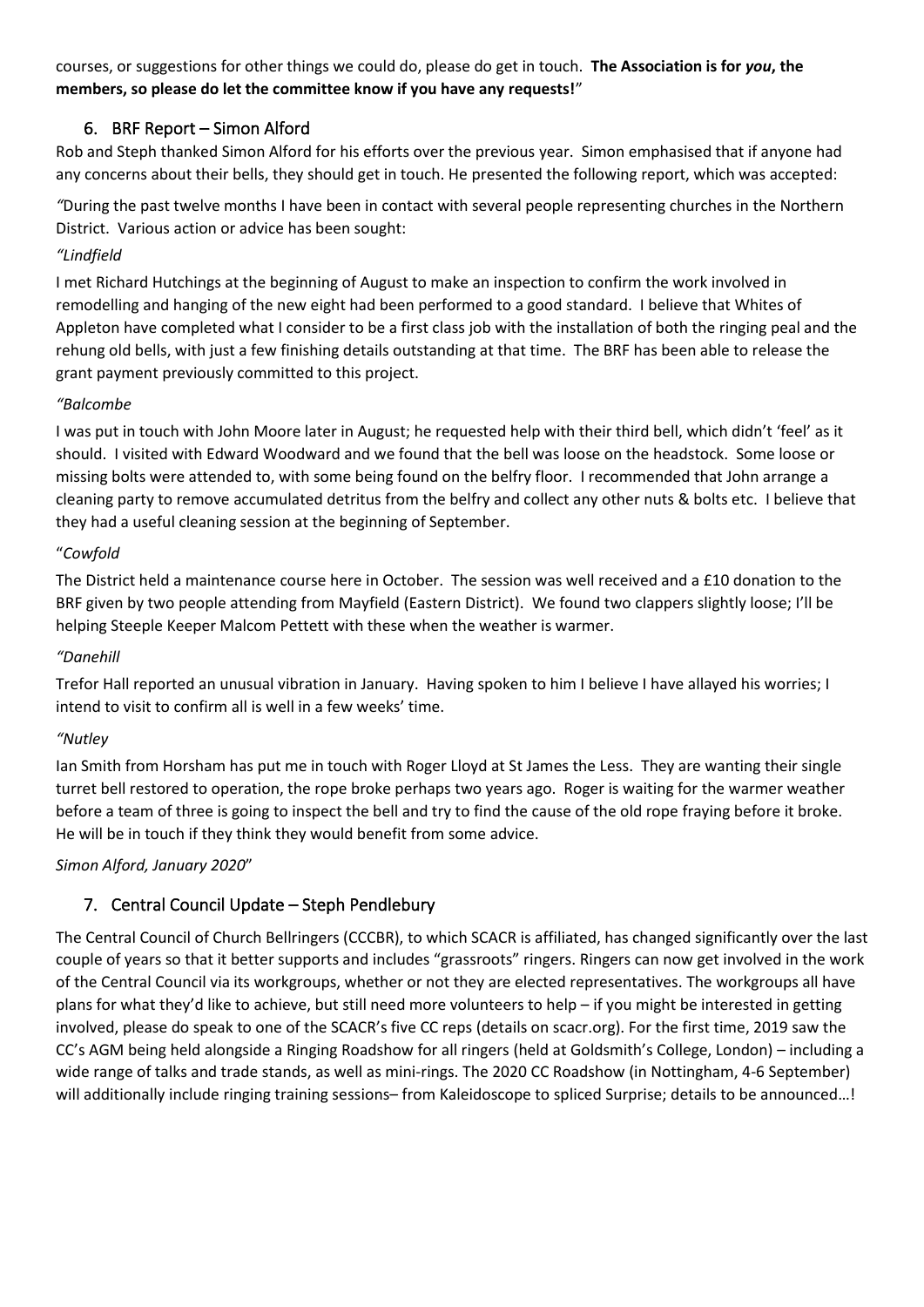# 8. Election/Appointment of Northern District Officers

| <b>Officer</b>                                                 | <b>Nominee</b>                                     | <b>Proposed by</b> | Seconded by |
|----------------------------------------------------------------|----------------------------------------------------|--------------------|-------------|
| Secretary                                                      | Steph Pendlebury                                   |                    |             |
| <b>Ringing Master</b>                                          | Elaine Farrow                                      |                    |             |
| District Committee Members                                     | Susie Bowen<br><b>Rosie Gregory</b><br>Julie Quinn |                    |             |
|                                                                | <b>Richard Pendlebury</b><br>Chris Westwood        | <b>Guy Ekins</b>   | Val Burgess |
| Bell restoration/maintenance<br>("BRF") contact                | Simon Alford                                       |                    |             |
| 2 District Committee<br>Members to sit on General<br>Committee | Steph Pendlebury<br><b>Richard Pendlebury</b>      |                    |             |
| <b>CCCBR Rep (North)</b>                                       | Steph Pendlebury                                   |                    |             |

Association Team representatives will be appointed after the ADM.

| <b>Officer</b>           | <b>Nominee</b>      |
|--------------------------|---------------------|
| Master                   | Rob Lane            |
| <b>General Secretary</b> | Hamish McNaughton   |
| Treasurer                | Sue Gadd            |
| Safeguarding Officer     | Sue Child           |
| Trustee                  | No nomination       |
| <b>BRF Secretary</b>     | <b>Graham Hills</b> |

# 9. Nominations for Association Officers

### 10. Association and District Events and Practices (2020)

### **a) Recruitment & Retention Workshop (29th February, Hurstpierpoint)**

This workshop has been developed by the CCCBR's Volunteer & Leadership Workgroup, in partnership with the Association of Ringing Teachers (ART), and is open to any ringer in Sussex. With church congregations dwindling, we need to look beyond the church for new ringers. Although the Ringing Remembers campaign was extremely successful, it's not feasible to run this kind of activity every couple of years. This workshop will help you develop recruitment and retention strategies for your tower, taking into account the experiences of newer members. Book your place in advance via Steph [\(sec-north@scacr.org\)](mailto:sec-north@scacr.org).

### **b) Northern District Programme of Events 2020**

The planned programme of Saturday events is as follows:

**7 th March: New Members' Event – Cowfold** 10.00-12.30; open ringing with coffee & cake

**4 th April: Beginners' handbell workshop with fish & chips – Cuckfield Old School Hall** 17.00-20.00 **9 th May: AGM** *see below*

**6 th June: Outing** *thanks to Jeremy Alford for organising (post-meeting note: the Outing will now be held on 5 th September)*

**4 th July: Pickled Egg Day** *two towers with pub lunch in between; will focus on a few methods*

**1 st August: Intro to Ringing on 10 Bells (TBC)** 

- **5 th September: Morning Ringing with Pub Lunch** *(post-meeting note: this event will now be held on 6th June)*
- **3 rd October: Ringing with Coffee & Cake and Business Meeting – Slaugham** 14.30-17.30
- **7 th November: Consolidation of Association Ringing Course**

**5 th December: Ringing with Mulled Wine/Juice & Mince Pies**